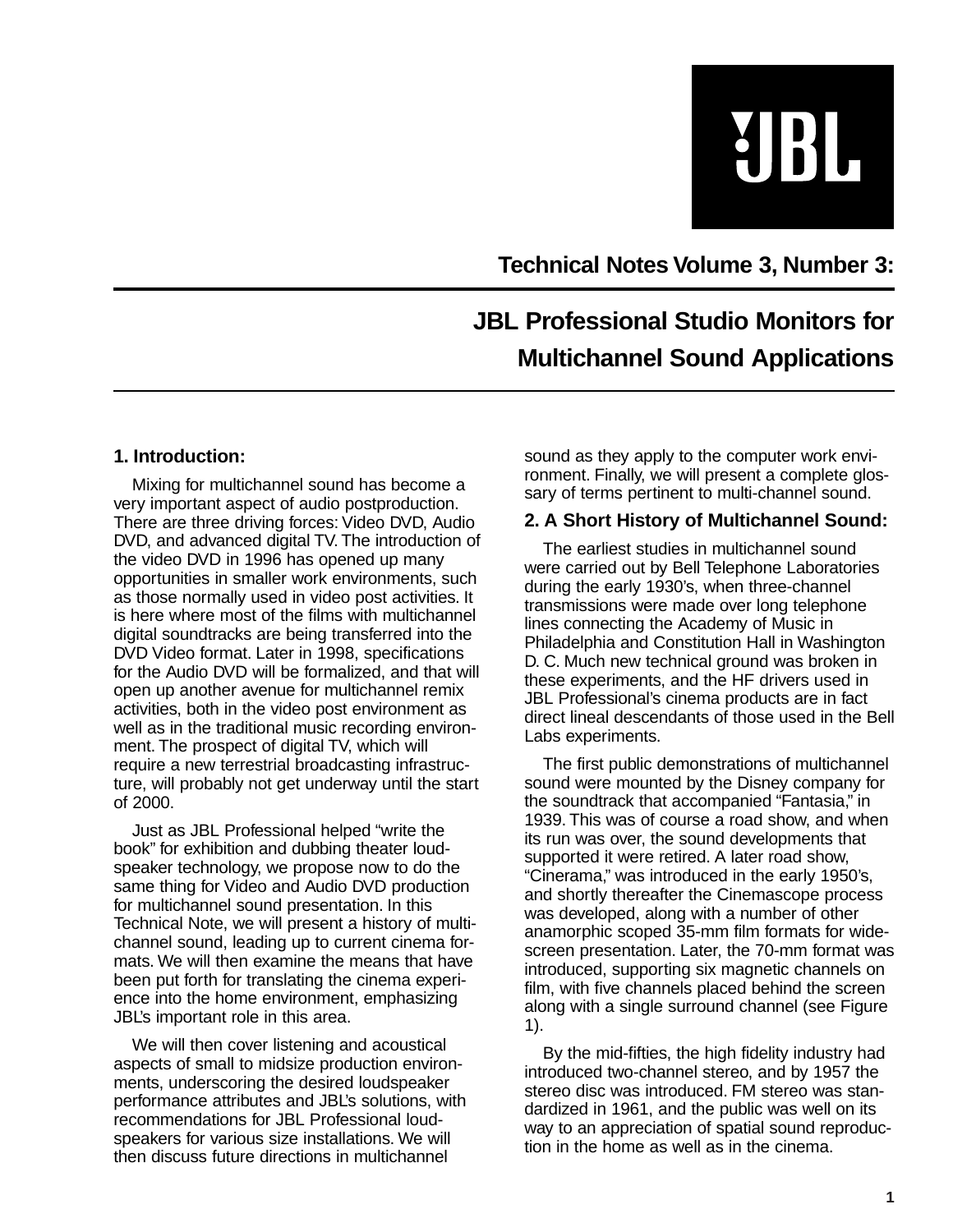**Figure 1. A summary of film formats for surround sound: 35-mm 4-track mag (a), 70-mm 6-track mag (b); Dolby Digital, with SR analog and AC-3 (c); DTS timecode track for maintaining sync with external CD-ROM (d); Sony SDDS (e).**



Surprisingly, there was little development in multichannel sound during the 1960's. But in the early 1970's, Dolby Laboratories, who had half a decade earlier made fundamental improvements in recording technology via their code-decode noise reduction system, turned their attentions to the problems of film sound, and a new round of development was underway. By standardizing loudspeaker playback equalization and levels in both the creative environment and the public exhibition environment, a new standard of film sound presentation rapidly evolved.

By the early 1980's, Dolby paved the way for significant economies in film production. Over the years, the costs of magnetic striped film had escalated to the point where 35- and 70-mm prints had become nearly prohibitive. Dolby's introduction of "Dolby Stereo" prints, a purely optical process, presented a stereo pair of tracks in which left, center, right, and surround program was encoded via a sum/difference phase matrix.

The matrix approach (based on the unsuccessful consumer "quadraphonic" movement of the early 1970's) provided limited channel separation in playback, but it was soon found that film sound mixers, if they monitored through the encode/decode portions of the matrix, could produce some quite convincing effects. The cost savings alone mandated that the film industry go ahead with the process, and eventually a vast "Home Theater" industry grew up around Laserdiscs and VHS tapes with their sound tracks encoded with Dolby Stereo.

By the early 1980's, digital was beginning to

make a presence in film sound. First was Optical Radiation Corporation (ORC) with their Cinema Digital Sound. Like many who are first to explore new technology, ORC paid the price with a number of costly engineering and marketing mistakes. They have been succeeded in recent years by Dolby (SR-D), Digital Theater Sound (DTS), and Sony Dynamic Digital Sound (SDDS), the major players of today in cinema digital sound.

While cinema installations worldwide number in the tens of thousands of screens, a far greater number of multichannel sound systems are to be found in the homes of consumers around the world who have invested in the so-called Home Theater market. This audience, which numbers in the millions of installations, is the target of today's international DVD initiative.

### **3. A Close Look at Today's Multichannel Formats:**

Throughout the 1980's, Dolby Pro-Logic stereo was the mainstay of cinema surround sound. Figure 2 shows the basic working principles. Essentially, dialog is recorded as an in-polarity signal in both left and right channels. When this signal is detected, even momentarily, the matrix playback (demixing) coefficients are altered to favor the center playback channel. As a rule, dialog information and on-screen effects are treated in this fashion. Off-screen effects are recorded as anti-polarity signals; when this signal is detected the demixing coefficients favor the surround signal output, which is then fed to multiple loudspeakers placed on the side and rear walls of the theater. In order to enhance separation of the surround channel from the screen channels, the surround signal is delayed by up to 20 milliseconds in the rear of the house.

### **Figure 2. Details of Pro-Logic. Encoding (a); decoding (b)**

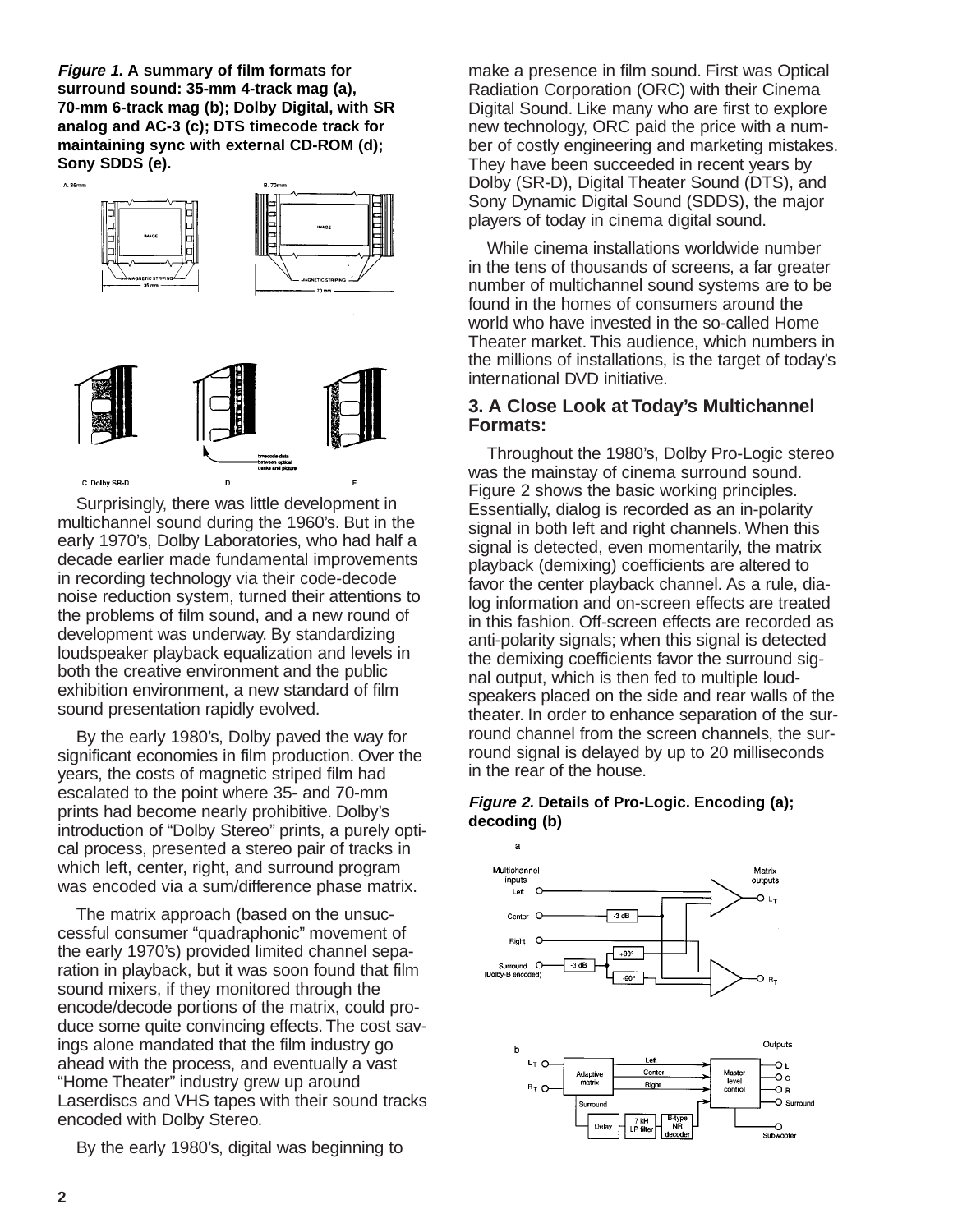The digital formats combine the foregoing presentation layout with discrete digital tracks, while providing a stereo pair for the surround channels. Basically, all three current digital film formats can be treated the same as regards signal integrity. They all work on some degree of perceptual (lossy) coding, in which psychoacoustical masking phenomena are used to reduce the digital bit rate. The basic operation is one of determining just what the instantaneous required bit rate actually has to be in order that the effects of masking (and unmasking) will be inaudible. For example, a loud, dense passage of music need not require the full 16- or 20-bit encoding process; it may turn out that only 4-bit coding will suffice because of the high degree of adjacent band-to-band noise masking potential. When this determination has been made by the system's internal "psychoacoustical" model, shorter word lengths can be invoked, along with their appropriate scale factors. Decode instructions are sent along with the data-reduced program, and a satisfactory reconstruction can then be made in the theater.

(Note: The Compact Disc does not work on these principles; it is an example of linear PCM, in which the program data transmission rate is fixed at 16 bits per channel with a sampling rate of 44.1 kS/s. The CD was on the drawing board nearly two decades ago when data reduction techniques were purely experimental.)

The audibility of data reduction is a favorite topic among engineers and audiophiles. It is true that most data reduction transmission systems can be made to "fail" (i. e., to be audible in the form of some reproduced signal artifact) with carefully chosen, or even arbitrary, input signal conditions. But the usefulness of these systems stems from the simple fact that in the cinema their operation is foolproof virtually all the time.

#### Dolby SR-D:

SR-D stands for Spectral Recording Digital. The digital signal is recorded at a fixed bit rate of 384 kilobits per second, and that data is placed in the unused space between sprocket holes on one edge of the film. The standard analog sound track space can then carry a Dolby stereo pair of optical tracks encoded with Dolby's Spectral Recording process (an analog noise reduction system), hence the name SR-D. In the Dolby digital process, should there be a failure, momentary or long-term, the system will switch over to the analog sound tracks, and the show goes on as usual.

SR-D supports 5.1 channels, that is, five full bandwidth channels for left, center, and right screen channels, a stereo pair of surround channels, and a special effects (below 150 Hz) track.

The digital portion of SR.D is known as AC-3.

## DTS:

The DTS process has its digital data recorded on CD-ROMs, which are played through a ROM drive governed by a sync track located on the film. The audio data rate is variable, depending on the demands of the program. The film also carries a stereo optical pair of tracks, so any failure of the digital portion of the system will result in a switch-over to analog. DTS is also a 5.1 channel system.

#### SDDS:

SDDS supports a total of eight full bandwidth channels. Five of these are normally assigned to the screen channel group (although relatively few theaters outside of the professional houses are equipped to do this). The remaining channels are then used for surround and special effects. The digital data is written on both edges of the film, which also carries a stereo pair of optical tracks. The is a provision in the system's front-end to allow five screen channels to be down-mixed to three channels for performance in commercial theaters that have not been outfitted with leftextra and right-extra screen channels.

#### Omnibus Prints:

Since the three digital systems use different sections of film real estate, it is possible to produce a film print that contains them all: Dolby between the sprocket holes, SDDS on the edges, the DTS time code track, and the standard analog stereo optical pair.

### **4. Multichannel Systems for Video Purposes:**

Of the systems listed here, only Dolby AC-3 and DTS have application on DVD product. Dolby is the de facto standard for NTSC based video product, but DTS is an option for the producer of the disc as well.

### Systems for Music Only:

At the present time, standards for the Audio DVD are still in the process of being formed, and a final set of recommendations are due in mid-1998. However, a number of non-standard CDs have been made that are encoded with DTS 5.1 surround. These require a special DTS decoder which is connected to the digital output of a standard CD player. The output of that decoder is a 5.1 set of analog channels. A small number of Video DVDs have been made which contain 5 channel surround music only segments (e. g., music without moving picture.)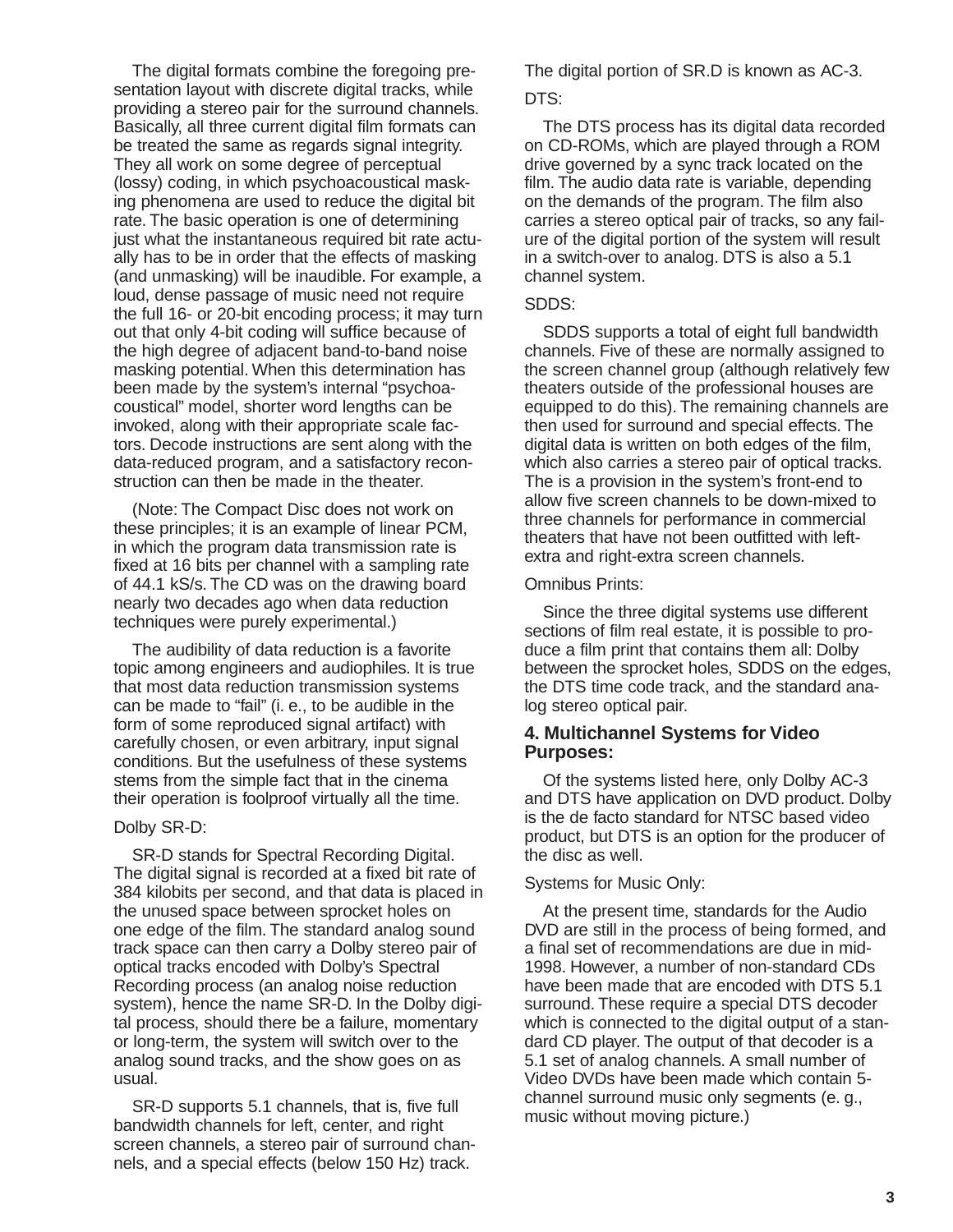## **5. Bringing the Cinema Experience into the Home and Small Workspaces:**

Figure 3 shows a typical 5.1 channel setup in a cinema. Note that there are a number of surround loudspeakers arrayed side and back of the patrons. The actual number of surrounds depends on the size of the house and the maximum sound levels that are desired in the listening space. In any event, there must be enough surround loudspeakers to provide what has been called "a significant number of insignificant sound sources." What this means is that any listener in the house should not be able to localize a sound source at any one loudspeaker, but rather be immersed in a thoroughly diffuse soundfield. Expectations in the cinema are that each surround channel be capable of matching the acoustical output capability of a single screen channel, and this usually requires up to 12 high sensitivity surround loudspeakers for each surround channel, adding to a total of 24 for the stereo pair of surround channels.

### **Figure 3. Typical loudspeaker in a cinema.**



When the home theater market first got underway, it was quickly determined that the typical living room or den could not possibly handle multiple surround loudspeakers, and the problem of creating a diffuse field in the home was not to be solved for some time. Many feel that it still has not yet been solved, but an excellent step in the right direction is afforded by the dipole surround loudspeaker.

The dipole can be approximated by an unbaffled loudspeaker or by back to back loudspeakers in an enclosure connected in opposite polarity. These are both shown in Figure 4. Note that the output of the dipole is minimal along its  $\pm 90^\circ$ bearing angles. If a pair of these loudspeakers are placed on the side walls of the listening room with their 90° "null planes" facing toward the primary listening area, a fair approximation of a diffuse field can be made. Under this condition, the majority of the sound from the dipoles that reaches the listener has undergone a reflection from

the front or back of the listening space, and localization of the dipoles becomes ambiguous. This of course is desirable and in an important part of the approximation of the cinema experience.

#### **Figure 4. Dipoles in the listening space.**



Another important step in correlating the small room listening experience with the standard cinema is overall signal equalization. The cinema and dubbing theater are normally equalized to the ISO 2969 curve, shown in Figure 5a. Also shown here is the typical on-axis high frequency loss caused by the film screen at Figure 5b. When a film is brought into a video mastering studio, it will sound quite bright, inasmuch as there is no screen loss function to match the sound to that which the film mixers heard. This must be compensated for in the processing of film product for home video tape, Laserdisc, or for Video DVD. The final EQ must take into account the fact that high quality home loudspeaker systems are now being designed for fairly flat on-axis response out to 8 or 10 kHz. JBL's suggested guidelines for a target surround loudspeaker room EQ are shown in Figure 5c. This equalization is empirical and represents an average of consumer installations in which low frequencies may be slightly boosted by diminished sound absorption at low frequencies and rolled off high frequency response due to increased sound absorption at high frequencies.

Therefore, the mixing engineer must re-equalize all film channels to compensate for screen effects as well as the basic difference between the ISO 2969 curve and the normal conditions of home listening. For the most part, this has been done "by ear," but THX has outlined a rational approach to carrying out the entire film-to-consumer equalization chain.

## **6. The Surround Array for Music Only Applications:**

There is considerable argument among engineers regarding surround loudspeakers for music-only applications. For pop-rock music, which is the bulk of recorded product, it is best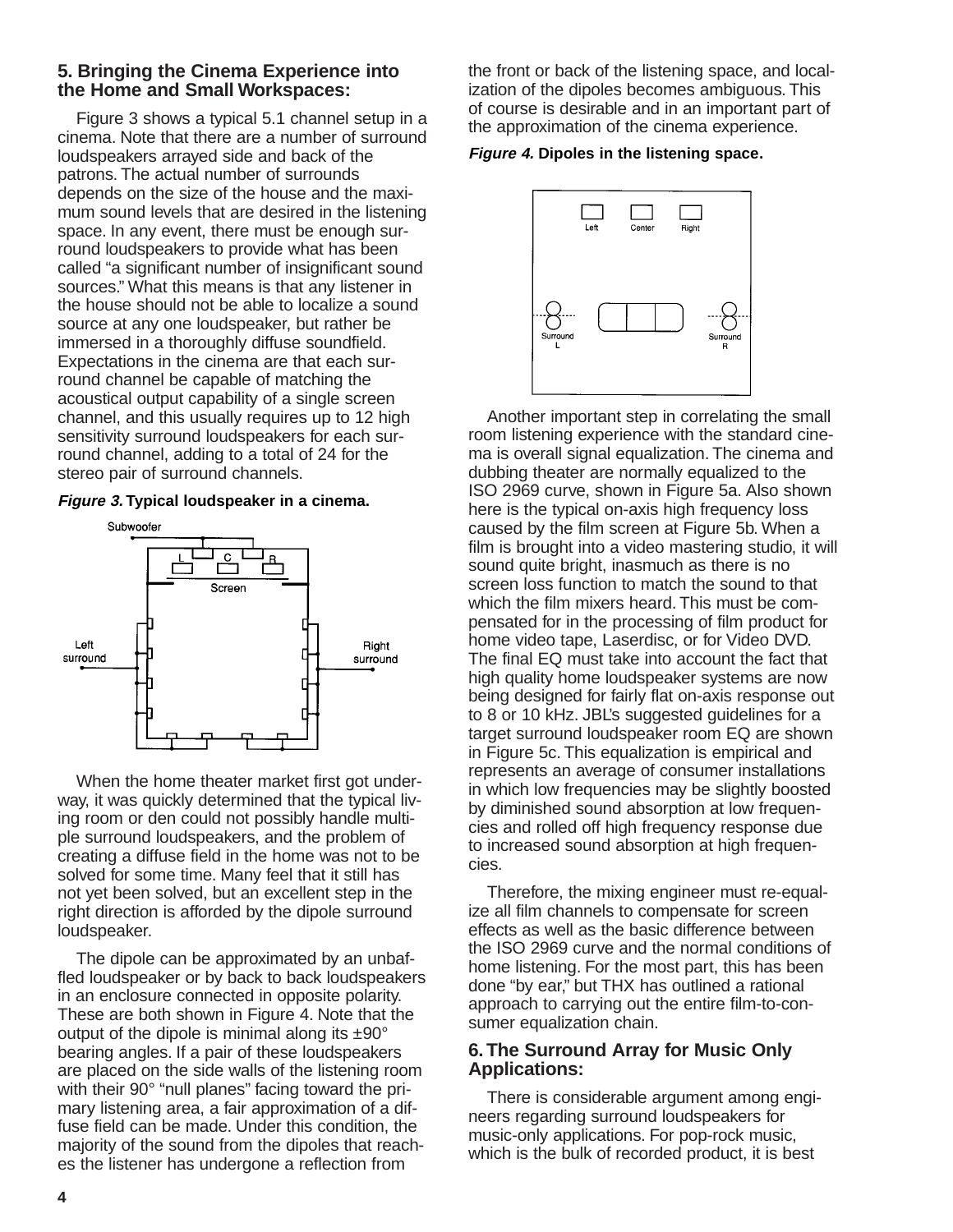**Figure 5. ISO 2969 curve (a); typical on-axis screen loss (b); suggested room EQ guidelines for surround sound work environments (c).**



that all five loudspeakers be identical, at least in terms of HF and MF componentry. For classical music of the direct-ambient type (in which the surround channels carry primarily reverberant material for enhancing a sense of space), then dipole surrounds may be more appropriate. (THX has standardized on dipole surround loudspeakers as providing the most realistic translation of film surround program into the home listening environment.)

## **7. Loudspeaker Performance Attributes for Multichannel Sound:**

As compared with two-channel stereo, surround mixing is a complicated affair. The two major differences between 5-channel surround sound and stereo are the hard center image and the stereo surround channels. It is important that the loudspeakers have very uniform response over their nominal listening angle of ±30° horizontally and  $±15^\circ$  vertically. JBL's new family of LSR

(Linear Spatial Reference) monitors have addressed this attribute and routinely exhibit the on- and off-axis response shown in Figure 6. Designing the loudspeaker for uniform response over a wide listening cone results in smooth directivity indices (DI), indicating that power response in the listening space will be uniform. See JBL Professional Technical Notes, volume 3, number 2, for a more detailed discussion of Linear Spatial Reference.

### **Figure 6. LSR32 family of on- and off-axis curves, plus DI curves.**



The greatest benefit of the center channel (the so-called hard center) is that the localization of a vocalist is no longer dependent on the listener's being in the sweet spot. Even a listener far off axis will immediately lock in on the center loudspeaker for a vocalist or other soloist. We can then expect that the listening space will accommodate more personnel, all of whom deserve to hear accurately, and the notion of LSR seems tailor made for this application.

## **8. Target Studio Layout:**

The target L-C-R layout for a surround sound workplace calls for a nominal left-center-right included listening angle of about 60°, with the surround loudspeakers placed in the left and right at 110° (Brandenburg, 1996), as shown in Figure 7.

**Figure 7. Ideal listening setup for multichannel sound with five loudspeakers. (International Telephonic Union, ITU-R BS.775 publication)**

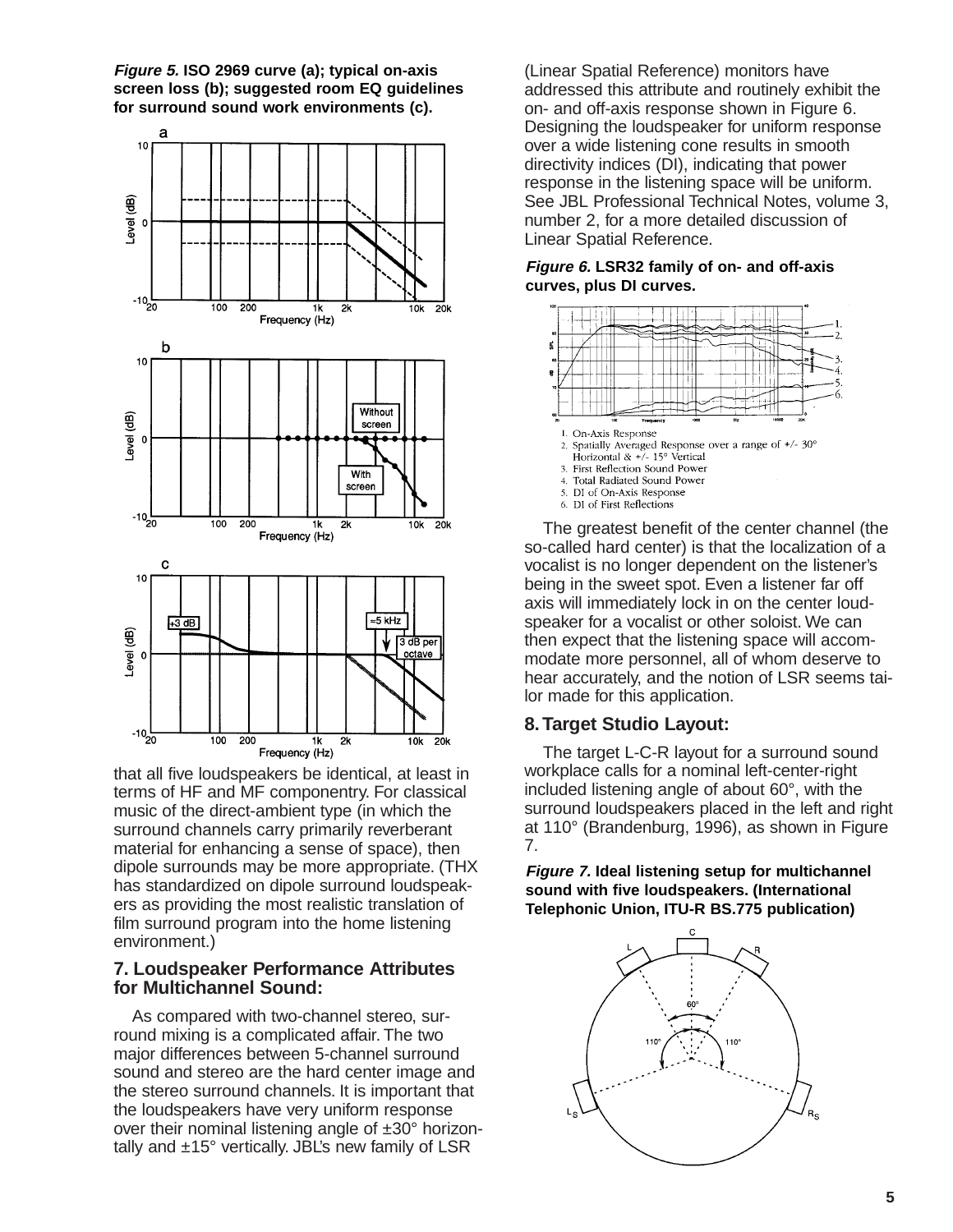We will now discuss loudspeaker requirements and dimensional aspects for workspaces according to the typical room plan shown in Figure 8. Table 1 presents typical dimensions for workspaces of the room volume indicated.

**Figure 8. Typical studio workspace layout showing relative distances involved among prime listening location and all loudspeakers. (See Table 1)**



Table. 1 Suggested Guidelines for Surround Sound Loudspeaker Layout:

| Room volume: Dimension X: |              | Maximum SPL per          |
|---------------------------|--------------|--------------------------|
| (cubic feet)              |              | loudspeaker at listening |
|                           |              | position:                |
| 2000                      | 10'          | 99.3 dB (LSR28P)         |
| 3000                      | 11.5'        | 98 dB (LSR28P)           |
| 4000                      | 12.5'        | 101.5 dB (LSR32)         |
| 6000                      | 14.5'        | 100 dB (LSR32)           |
| >6000                     | $\mathbf{H}$ | 101 dB (4425)            |
|                           | $\mathbf{u}$ | 104.7 dB (4430)          |
|                           | π            | 108 dB (DMS-1)           |
|                           |              |                          |

In most cases, as shown here, the front loudspeakers are placed in a line, making the center loudspeaker slightly closer to the primary listening position. Likewise, the two surround loudspeakers may be slightly closer. Ideally, these three monitor channels should be signal delayed so that arrival times from all five channels are the same at the prime listening position.

Reference Levels at the prime listening position:

It is standard practice to set reference acoustical listening levels so that each channel, driven at a nominal level of -20 dBFS (-20 dB re full level digital modulation) produces an acoustical level at the prime listening position of 82 dB, measured

using the C-scale on a standard sound level meter. The measurement is made using a wideband pink noise signal.

#### Low Frequency Management:

The number of subwoofers will depend on the size of the installation and the nature of the work to be performed. For a small-room system composed of LSR28 loudspeakers, a pair of LSR12P should be sufficient. If the system consists of LSR32 loudspeakers, we recommend one LSR12P subwoofer for each of the front loudspeakers. For larger installations a careful accounting of acoustical levels desired should be made, and the JBL Model 4645B should be considered.

#### Subwoofer Placement:

While the placement of the front channels is laid out along desired sightlines and subtended angles, subwoofer placement is not always so clear. Another question is whether multiple subs should be driven in stereo or in mono. First, let us consider the problems of loudspeaker location in the room.

In the presence of normal program material it is relatively difficult to assign a specific direction to a sub channel if it has been crossed over (lowpassed) in the range of 100 to 150 Hz. Therefore, the user has a good bit of leeway in picking the position that provides the best loading of the subwoofer by the listening room.

Subwoofer performance is affected by the distribution of low frequency room modes in the listening space. Room modes are specific resonances in the room itself and will reinforce the low frequency response. As a general rule, only the first and second longitudinal modes, those that exist between parallel boundaries, will be significant.

It is important that there be sufficient boundary absorption on all major surfaces in the studio environment in order to damp the modes to some degree. If this is not done, the low frequency response in the room is apt to be irregular and with a boomy quality.

For best results the subwoofers should be placed against the front wall, on the floor, below the left, center, and front loudspeakers. If there is a single subwoofer, placed it toward one of the front corners, adjusting its position by carefully listening or by measuring its response at the primary listening position with a real-time analyzer.

There is no question that maximum low fre-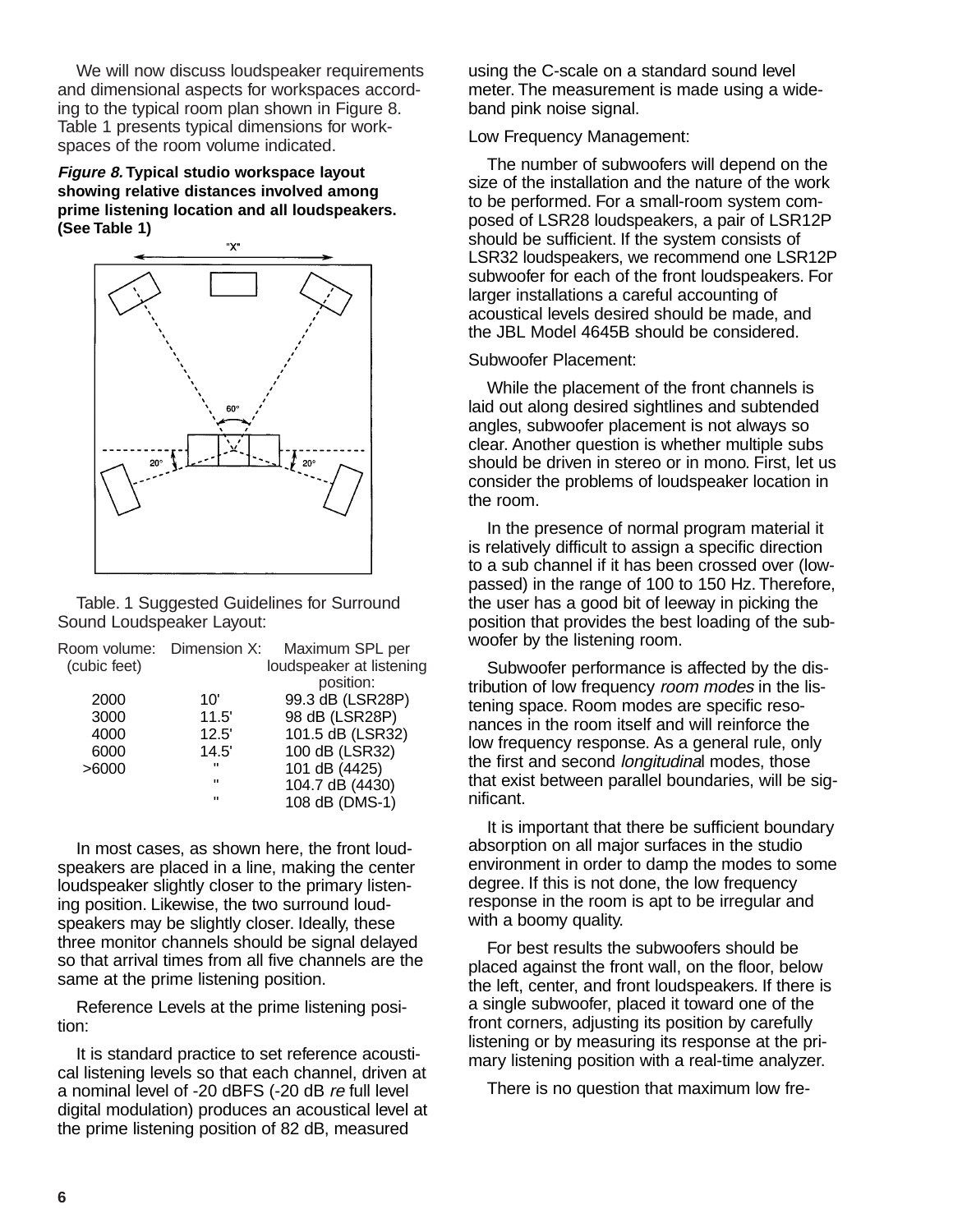quency response will be achieved when the subwoofer is directly in the corner — but that response may not be the smoothest possible. Moving the subwoofer as little as 6 or 8 inches along the wall may be all that it takes to achieve smoother response.

If more subwoofers are used, try first to array them along the front wall in a symmetrical array, left to right. Before you apply any electrical equalization to the subwoofer channel, try first to get the smoothest possible response by physical placement of the subwoofers.

Many audiophiles routinely operate a pair of subwoofers in stereo, left and right. While this is correct in principle, it may wasteful of acoustical power when there are significant low frequency out-of-phase signals present between the stereo channels. We recommend that the sub channels be driven by either the "0.1" effects channel (which of course is mono), or by the combined low frequency summation of the main channels.

There are a number of PC programs that can be used to calculate the normal modes in a rectangular space, indicating probable loudspeaker locations for smoothest response.

When the LSR12T models are used, it is possible to drive them with the low-passed frequency content of the three screen channels. This is shown in Figure 9, where the Left, Center, and Right channel sources are looped through the system electronics. When the Bypass switch is opened, the three screen channels will be highpassed, and their combined low frequency program content will be fed to the subwoofer amplifier.

#### **Figure 9. Rear view of electronics, LSR12P.**



Alternatively, when a 5.1 channel source, such as a film mix, is used, the subwoofer would be fed from the .1 channel using the Sub Direct input with the Bypass switch engaged.

In either case, the specific LF response of the LSR12P units can be fine-tuned using the LF input trim, polarity, and alignment controls.

### **9. Outlook for the Future: Virtual Surround for Computers:**

The term "virtual surround" has reference to one of several methods of creating a surround sound field around the listener's head by the use of only two loudspeakers. Basically, the technique uses signal cancellation at the ear positions so that a binaural sound field can be created directly

at the ears of the listener. The technique works best when the listener is in a fairly well defined listening position, and not varying from that position to any significant degree. Applications here include many computer game applications and certain home TV applications where the listener's position can be clearly defined and maintained.

The various techniques that support virtual surround will require multichannel discreet sound sources, and as such the producers of virtual surround encoded program material will certainly use postproduction houses that are equipped to make multichannel mixes. Figure 10 presents a simplified signal flow diagram for producing Harman's patented VMax virtual surround effect.

#### **Figure 10. Principle of VMax.**



|                     | Freg. Respon.<br>(-6dB): | Power:          | Sensitivity:     | Dimensions:                                   |  |  |
|---------------------|--------------------------|-----------------|------------------|-----------------------------------------------|--|--|
| <b>ISR32</b>        | 40-22kHz                 | <b>200W IEC</b> | 90dB             | 406 x 330 x 325mm<br>16 x 13 x 12.75 in       |  |  |
| LSR <sub>28</sub> P | 37-22kHz                 | <b>200W IEC</b> | 90dB             | 635 x 394 x 292mm<br>25 x 15.5 x 11.5 in      |  |  |
| LSR12P              | 25-110Hz                 | <b>200W IEC</b> | 90dB             | 635 x 394 x 305mm<br>25 x 15.5 x 12 in        |  |  |
| 4425                | 40-16kHz                 | <b>200W IEC</b> | 91 <sub>dB</sub> | 635 x 406 x 311 mm<br>25 x 16 x 12.25 in      |  |  |
| 4430                | 35-16kHz                 | 300W IEC        | 93dB             | 908 x 552 x 400mm<br>35.75 x 21.875 x 15.7 in |  |  |
| DMS-1               | 28-20kHz                 | 600W IEC        | 95dB             | 914 x 584 x 527mm<br>36 x 23 x 20.75 in       |  |  |

#### **10. JBL Multichannel Sound Loudspeaker Specifications:**